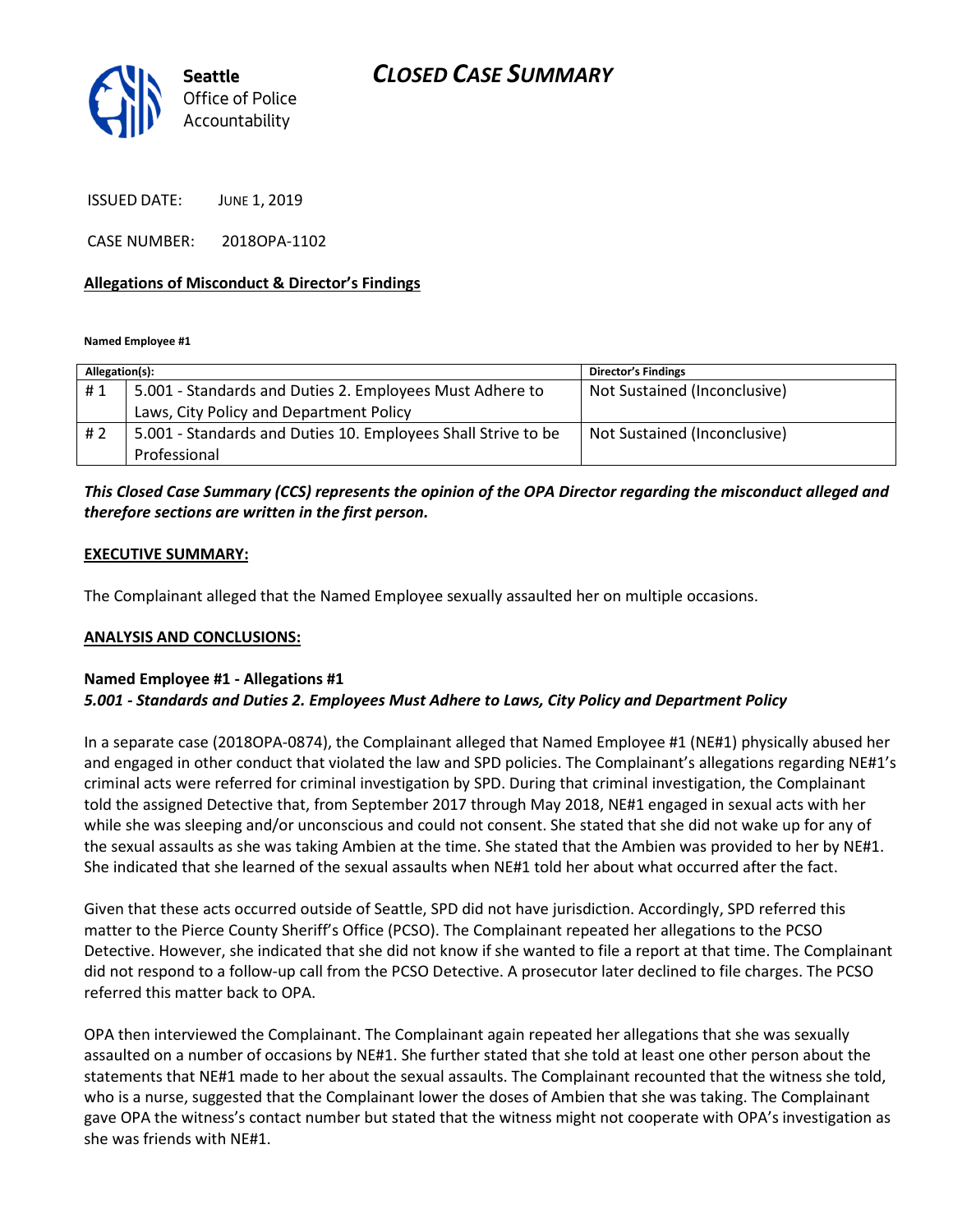OPA reviewed text messages from Facebook Messenger, emails, and a video provided by the Complainant. One text message sent by NE#1 to the Complainant read as follows: "Ambien not ready. They say come back in 20. I'll come back tomorrow. You can have mine tonight." In another text, NE#1 referenced the Complainant taking Ambien and melatonin tablets that were kept in the bedroom. In one last text, NE#1 referenced the Complainant virtually falling asleep at dinner – presumably due to Ambien – and he said that "getting [the Complainant] upstairs was a chore." He included a video of the Complainant, who was clearly incapacitated while sitting at the dinner table. OPA further interviewed NE#1. He acknowledged that he was involved in a sexual relationship with the Complainant during the time frame she identified and that she would sleep at his residence. When asked whether he was aware of the Complainant taking any sleep medications at that time, he provided the following response: "She would take Benadryl sometimes." When asked whether she would take any other medications, he stated: "No. Not that I'm aware of." NE#1 denied that he ever sexually assaulted the Complainant, that he ever engaged in sexual activity with her while she was sleeping or unconscious, or that he ever had sex with her when she did not consent. He further denied that he ever told the Complainant that he had engaged in any of these activities. NE#1 told OPA that the Complainant was making these allegations to retaliate against him for various reasons.

OPA was able to locate and contact the witness identified by the Complainant. The witness recalled discussing the Complainant's Ambien use during a ski trip that she went on with both the Complainant and NE#1. She remembered telling the Complainant that she should consider reducing her dosage from 10 mg to 5 mg in order to lessen the impact that the drug had on her. The witness stated that this was the recommended dosage for a woman. The witness said that the conversation was "light" and stated that she did not recall the Complainant ever confiding in her that she had been sexually assaulted by NE#1. In response to follow up questions, the witness stated more definitively that the Complainant never told her that NE#1 engaged in sexual activity with NE#1 when she was sleeping or unconscious. The witness said that this was a "surprising accusation" to hear from the Complainant and she stated that the Complainant and NE#1 were getting along very well and were affectionate during the ski trip.

Given the witness's interview, OPA re-interviewed NE#1 regarding his knowledge of the Complainant's Ambien usage. OPA showed NE#1 the text message in which he referenced picking up Ambien and, as the prescription was not available, offered the Complainant one of his Ambien pills. NE#1 stated that, independent of reviewing the text message, he did not recall it or its content. He stated that he did not recall the Complainant having her own Ambien prescription or that he picked up her prescription from a pharmacy. He further did not recall, again independent of the text he was shown, ever offering the Complainant one of his Ambien pills. He stated that she may have used his Ambien pills in the past, but that she had access to a shared medicine cabinet in which the pills were kept. He confirmed that there were melatonin tablets in their bedroom as the texts indicated. NE#1 asserted at this second interview that the texts in question were doctored. In support of this, he contended that the picture next to his messages was of him and a new girlfriend, who he began dating well after the dates listed on the texts. This, in his belief, was evidence that the texts were false.

OPA researched NE#1's argument concerning the purported fake texts. OPA determined that, when a Facebook user changes a profile picture – such as NE#1 did here, it modifies the image on both new and old texts. As such, when the Complainant pulled old texts to provide them to OPA, it makes sense that the profile pictures on the texts were NE#1's current image, not the image he used when the texts were originally sent. Accordingly, OPA dismisses NE#1's assertion that the texts were doctored as unsupported by the evidence.

SPD Policy 5.001-POL-2 requires that employees adhere to laws, City policy, and Department policy. If NE#1 sexually assaulted the Complainant, he would have violated a number of laws and both City and SPD policies.

In 2018OPA-0834, OPA found that the evidence conclusively supported a finding that NE#1 physically assaulted the Complainant, used drugs, and engaged in biased policing. However, here, the evidence is insufficient to conclude that NE#1 engaged in criminal activity. The main difference between the two cases is that, in 2018OPA-0834, there were three witnesses (including the Complainant) to NE#1's conduct. For example, the Complainant's son and daughter both viewed aspects of the physical assaults. However, here, there are no witnesses to NE#1's alleged criminal activity. As stated by the Complainant, she was sleeping and/or unconscious at the time and only knew